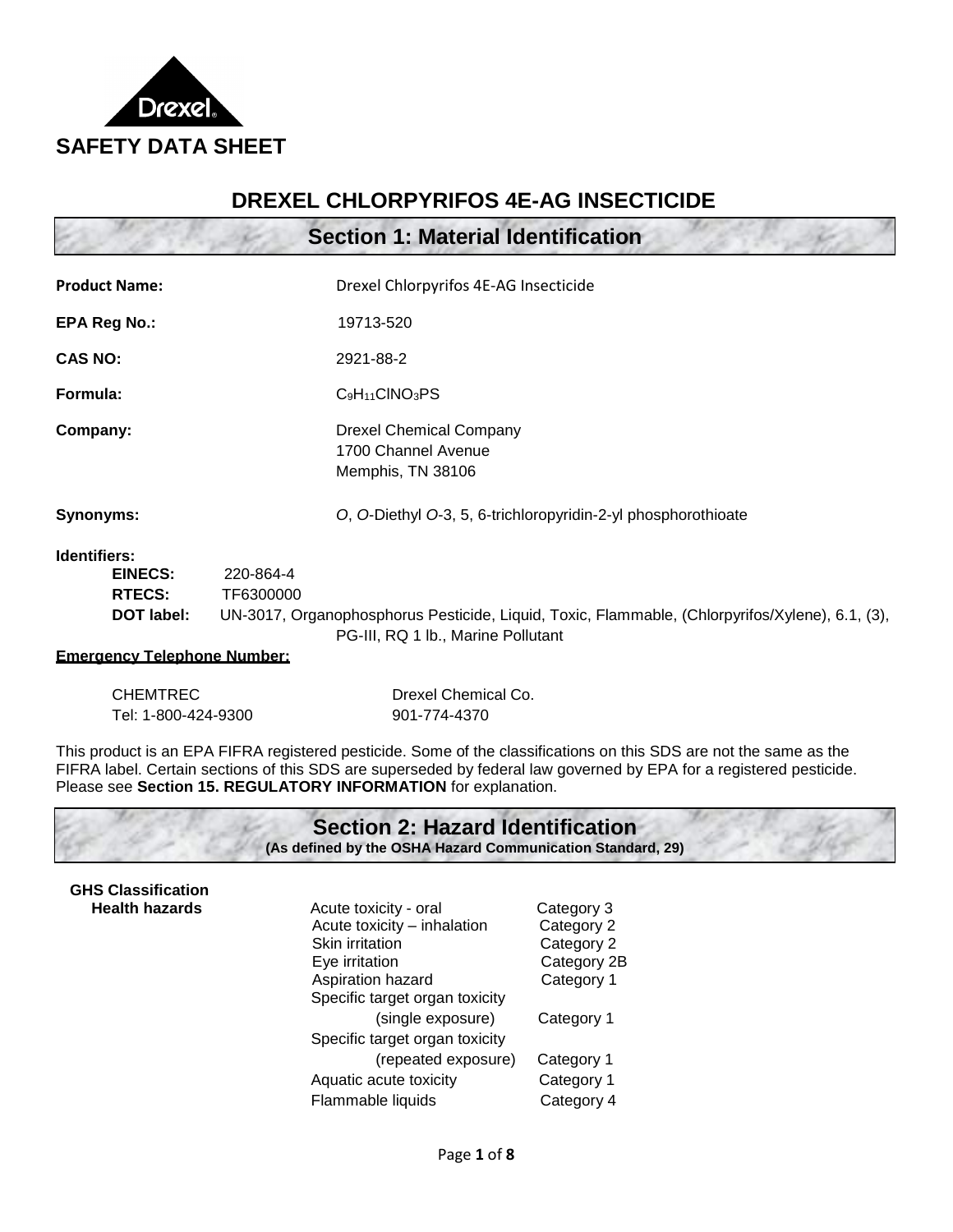| <b>GHS label elements</b><br><b>Signal word</b> | Danger                                                                                                                                                                                                                                                                                                                                                                                                                                                                                                                                                                                                                                                                                                                                                                                                                                                                                                                                                                                               |
|-------------------------------------------------|------------------------------------------------------------------------------------------------------------------------------------------------------------------------------------------------------------------------------------------------------------------------------------------------------------------------------------------------------------------------------------------------------------------------------------------------------------------------------------------------------------------------------------------------------------------------------------------------------------------------------------------------------------------------------------------------------------------------------------------------------------------------------------------------------------------------------------------------------------------------------------------------------------------------------------------------------------------------------------------------------|
|                                                 |                                                                                                                                                                                                                                                                                                                                                                                                                                                                                                                                                                                                                                                                                                                                                                                                                                                                                                                                                                                                      |
| <b>Hazard statements</b>                        | Toxic if swallowed<br>Fatal if inhaled<br>Causes skin irritation<br>Causes eye irritation<br>May be fatal if swallowed and enters airways<br>Causes damage to nervous system<br>May cause damage to nervous system through prolonged or repeated exposure<br>Very toxic to aquatic life<br>Combustible liquid                                                                                                                                                                                                                                                                                                                                                                                                                                                                                                                                                                                                                                                                                        |
| <b>Precautionary statements</b>                 |                                                                                                                                                                                                                                                                                                                                                                                                                                                                                                                                                                                                                                                                                                                                                                                                                                                                                                                                                                                                      |
| <b>Prevention</b>                               | Wash thoroughly after handling.<br>Do not breathe dust/fume/gas/mist/vapors/spray.<br>Wear protective gloves/protective clothing. Examples of preferred<br>glove barrier materials include: Neoprene, Nitrile/butadiene rubber ("nitrile" or<br>"NBR") or Polyvinyl chloride ("PVC" or "vinyl").<br>Wear respiratory protection. Use a respirator with either an organic vapor-removing<br>cartridge with a prefilter approved for pesticides (MSHA/NIOSH approval number<br>prefix TC-23C) or a canister approved for pesticides (MSHA/NIOSH approval<br>number prefix TC-14G).<br>Wear eye protection/face protection (see Section 8).<br>Do not eat, drink or smoke when using this product.<br>Use only outdoors or in well-ventilated area.<br>In case of inadequate ventilation wear respiratory protection.<br>Avoid release to the environment from other than intended use<br>Keep away from flames and hot surfaces. No smoking.<br>Wear protective gloves/eye protection/face protection. |
| <b>Response</b>                                 | If swallowed: Immediately call a poison control center/doctor. Rinse mouth. Do NOT<br>induce vomiting.<br>If on skin: Wash with plenty of water. If skin irritation occurs; Get medical<br>advice/attention. Take off contaminated clothing and wash it before reuse.<br>If inhaled: Remove person to fresh air and keep comfortable for breathing.<br>Immediately call a poison center/doctor.<br>If in eyes: Rinse cautiously with water for several minutes. Remove contact lenses,<br>if easy to do. Continue rinsing. If eye irritation persists: Get medical<br>advice/attention.<br>If exposed: Call poison center/doctor. Specific treatment see Note to Physician,<br>Section 4.<br>Get medical attention if you feel unwell.<br>Collect spillage.<br>In case of fire use foam, dry chemical, carbon dioxide or water to extinguish.                                                                                                                                                        |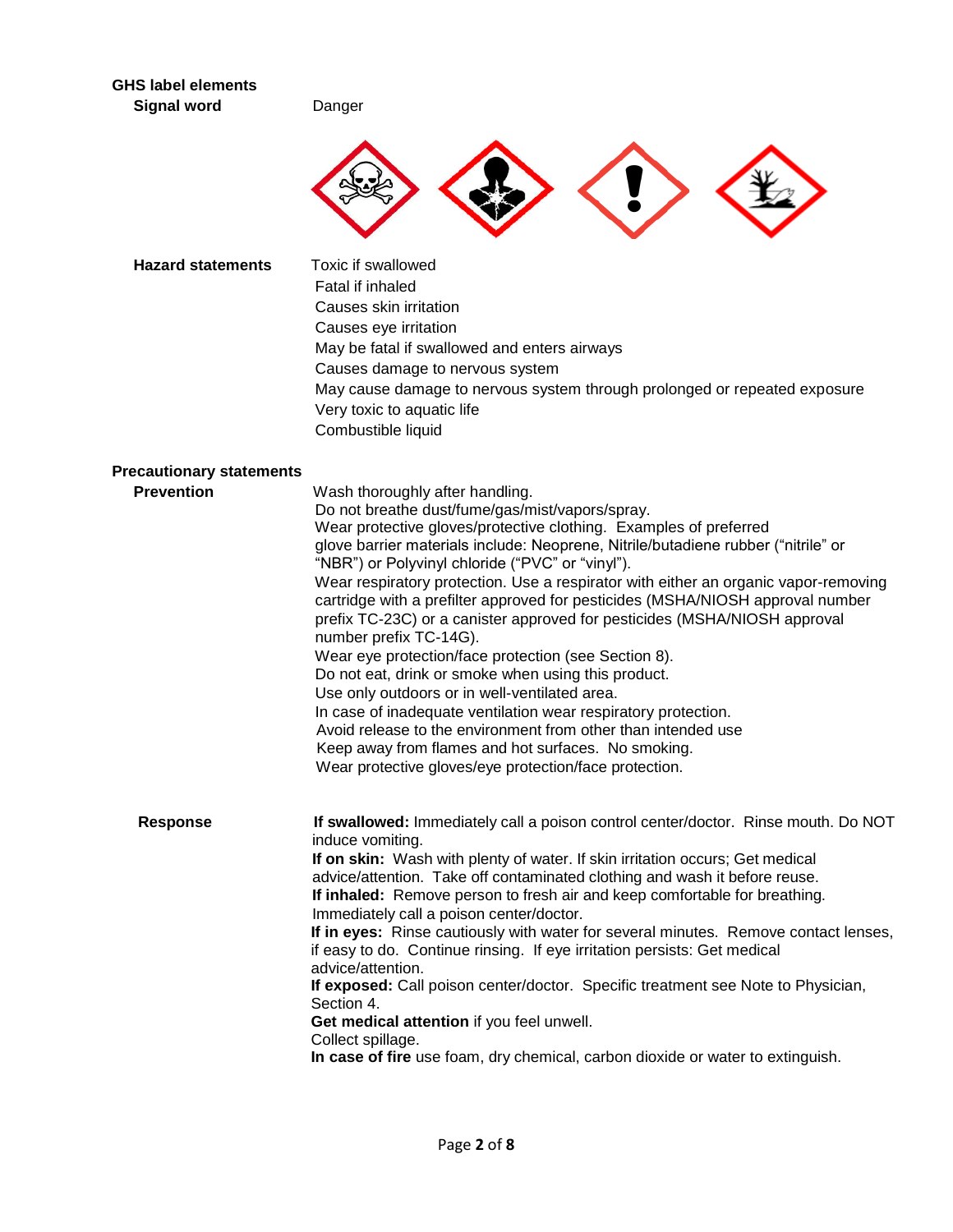# **Section 3: Composition Information**

| <b>Components</b><br>Active Ingredient: | % By Wt. | <b>OSHA PEL:</b> | <b>ACGIH TLV:</b>       |
|-----------------------------------------|----------|------------------|-------------------------|
| Chlorpyrifos                            | 44.9%    | N/A <sub>v</sub> | $0.2 \,\mathrm{mg/m^3}$ |
| Inert Ingredients:                      | 55.1%    | N/A              | N/A                     |

## **Section 4: First-Aid Measures**

Have the product container or label with you when calling a poison control center or doctor.

 **Eye Contact:** Hold eye open and rinse slowly and gently with water for 15 to 20 minutes. Remove contact lenses, if present, after the first 5 minutes, then continue rinsing eyes for at least 10 minutes. Obtain medical attention without delay, preferably from an ophthalmologist

**If Swallowed:** Call a poison control center or doctor immediately for treatment advice. Rinse out mouth with water. DO NOT INDUCE VOMITING. Do not give anything by mouth to an unconscious person. Have product label with you when calling a poison control center or doctor.

 **Skin Contact:** Immediately flush skin with water while removing contaminated clothing and shoes. Get medical attention if symptoms occur. Wash clothing before reuse. Destroy contaminated leather items such as shoes, belts, and watchbands.

 **If Inhaled:** Move person to fresh air. If person is not breathing, call 911 or an ambulance, then give artificial respiration, preferably mouth-to-mouth, if possible. Call a poison control center or doctor for further treatment advice.

**Note to Physician**: This product contains an organophosphate that inhibits cholinesterase. Treat symptomatically. If exposed, plasma and red blood cell cholinesterase tests may indicate significance of exposure (baseline data are useful). Atropine, only by injection, is the preferable antidote. Oximes, such as 2-PAM/protopam, may be therapeutic if used early; however, use only in conjunction with atropine. In case of severe, acute poisoning, use antidote immediately after establishing an open airway and respiration. Contains petroleum distillate. Do not induce vomiting since vomiting may cause aspiration pneumonia.

# **Section 5: Fire Fighting Measures**

**Fire Hazards:** Combustible liquid and vapor. Will ignite when exposed to heat, flame and other sources of ignition. Vapors can travel to a source of ignition and flash back causing and explosive and fire. Closed containers may rupture if exposed to excess heat or flame due to a build-up of internal pressure. Thermal decomposition during a fire can produce fumes and irritating gases.

**Flammability classification (OSHA 29 CFR 1910.1200):** Combustible **Flash point: 109°F Lower flammable limit (% by volume):** N/Av **Upper flammable limit (% by volume):** N/Av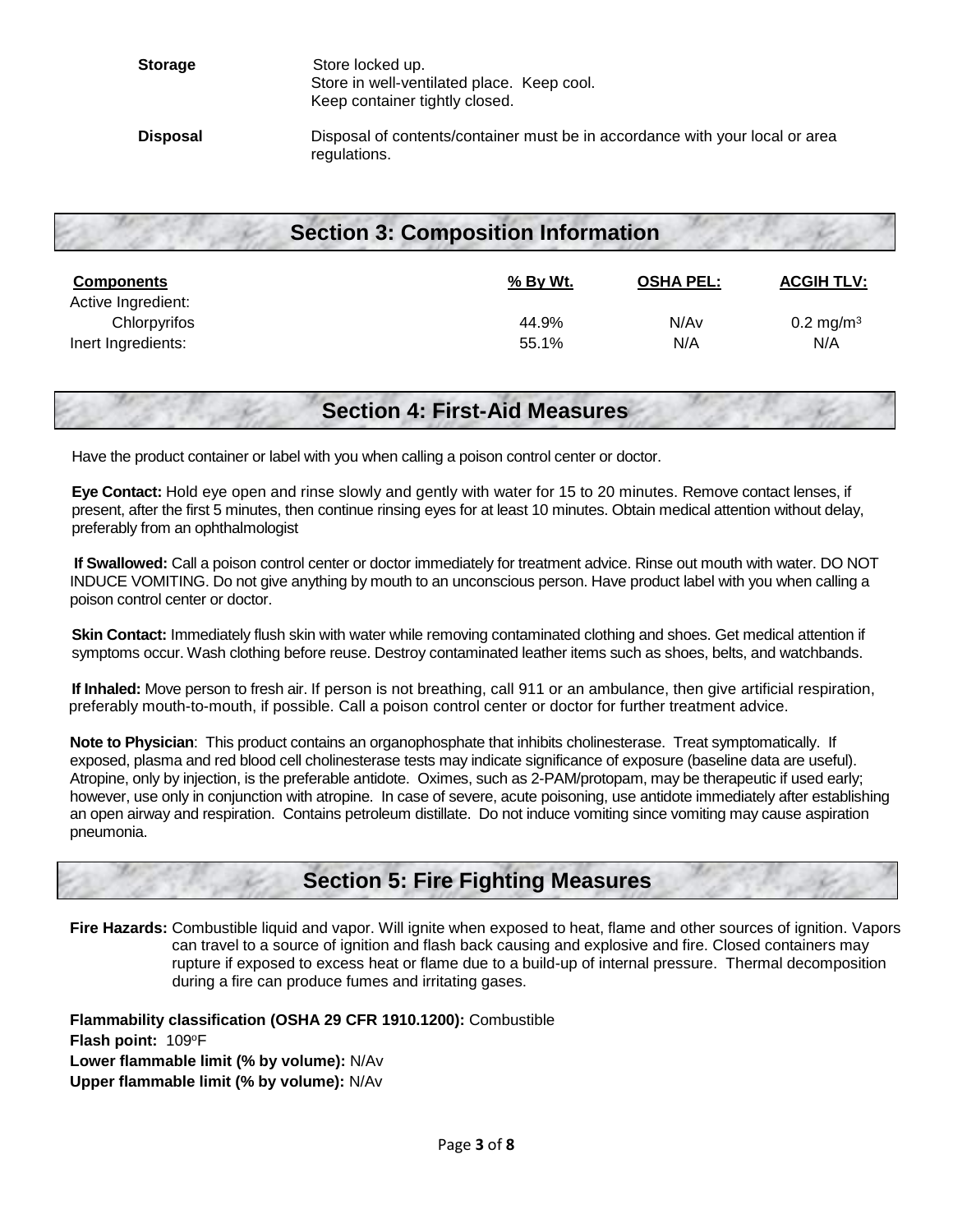**Fire Fighting Procedures:** Keep people away. Isolate fire and deny unnecessary entry. Evacuate the area and fight the fire from upwind at a safe distance to avoid hazardous vapors or decomposition products. Dike and collect fireextinguishing water to prevent environmental damage and excessive waste runoff.

**Firefighting media:** Use foam, dry chemical, carbon dioxide, or water fog when fighting fires involving this product. Do not use water jet, as this may spread burning material. Minimize the use of water to avoid environmental contamination. Contain all runoff.

#### **Special Protective Equipment for Firefighters:**

Wear positive-pressure self-contained breathing apparatus (SCBA) and protective firefighting clothing (includes firefighting helmet, coat, trousers, boots, and gloves). Use full face shield and operate in positive pressure mode. Avoid contact with this material during firefighting operations. If contact is likely, change to full chemical resistant firefighting clothing with self-contained breathing apparatus. If this is not available, wear full chemical resistant clothing with selfcontained breathing apparatus and fight fire from a remote location. For protective equipment in post-fire or non-fire clean-up situations, refer to the relevant sections.

**Hazardous Combustion Products:** Hydrogen chloride, ethyl sulfide, diethyl sulfide, nitrogen oxides, carbon oxides, irritating fumes and smoke.

**(NFPA): Health: Flammability: Reactivity:** 2 2 1

# **Section 6: Accidental Release Measures**

#### **Steps to be taken if Material is Released or Spilled:**

Contain spilled material if possible. Small spills: Apply suitable absorbent and sweep up. Collect in suitable and properly labeled containers. Large spills: Contact Drexel Chemical Co. for clean-up assistance. See Section 13, Disposal Considerations, for additional information.

#### **Personal Precautions:**

Isolate area. Keep unnecessary and unprotected personnel from entering the area. Refer to Section 7, Handling, for additional precautionary measures. Spilled material may cause a slipping hazard. Ventilate area of leak or spill. Use appropriate safety equipment. For additional information, refer to Section 8, Exposure Controls and Personal Protection.

**Environmental Precautions:** Prevent from entering into soil, ditches, sewers, waterways and/or groundwater. See Section 12, Ecological Information.

# **Section 7: Handling and Storage**

#### **KEEP OUT OF REACH OF CHILDREN**

**Handling: General Handling:** Avoid contact with eyes, skin, and clothing. Wash thoroughly after handling. Do not swallow. Avoid breathing vapor. Use with adequate ventilation. Wear chemical protective equipment when handling. Keep away from heat, sparks and flame. See Section 8, Exposure Controls and Personal Protection.

**Storage:** Store in a cool, dry, ventilated and secure area designated specifically for pesticides and away from heat sources. Keep in original containers and keep containers closed when not in use. Do not store in excessive heat. Do not store near children, food, foodstuffs, drugs or potable water supplies.

# **Section 8: Exposure Controls/ Personal Protection**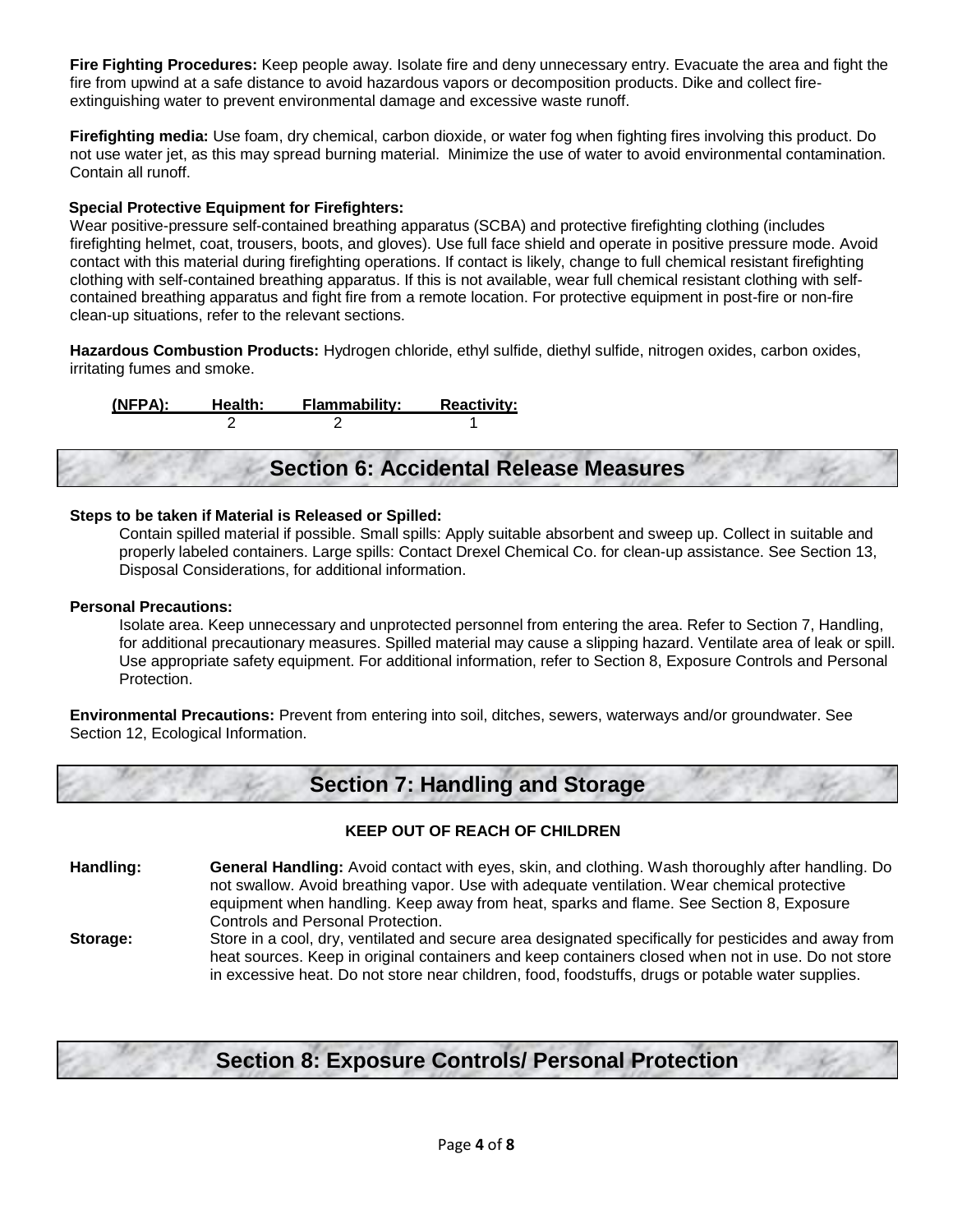#### **Personal Protection:**

**Eye/Face Protection:** Wear safety glasses with side shields or chemical splash goggles to prevent vapors or mists from entering the eyes. If using a full face shield, always sue safety glasses or goggles along with the face shield to ensure adequate protection of the eyes.

**Skin Protection:** Use protective clothing chemically resistant to this material. Selection of specific items such as face shield, boots, apron, or full body suit will depend on the task. Safety shower should be located in immediate work area. Remove contaminated clothing immediately, wash skin area with soap and water, and launder clothing before reuse or dispose of properly. Items which cannot be decontaminated, such as shoes, belts and watchbands, should be removed and disposed of properly.

**Hand protection:** Use gloves chemically resistant to this material. Examples of preferred glove barrier materials include: Neoprene, Nitrile/butadiene rubber ("nitrile" or "NBR") or Polyvinyl chloride ("PVC" or "vinyl").

**Respiratory Protection:** Respiratory protection should be worn when there is a potential to exceed the exposure limit requirements or guidelines. When handling in enclosed areas, when large quantities of mists are generated or prolonged exposure is possible in excess of the TLV, use a respirator with either an organic vapor-removing cartridge with a prefilter approved for pesticides (MSHA/NIOSH approval number prefix TC-23C) or a canister approved for pesticides (MSHA/NIOSH approval number prefix TC-14G).

**Ingestion:** Avoid ingestion of even very small amounts; do not consume or store food or tobacco in the work area; wash hands and face before smoking or eating.

#### **Engineering Controls:**

**Ventilation:** When handling this product proper ventilation is required to maintain exposure below the TLV. Ventilate all transport vehicles prior to unloading. Facilities storing or utilizing this material should be equipped with and eyewash facility and safety shower.

## **Section 9: Physical and Chemical Properties**

| <b>Physical State:</b>        | Liquid             |
|-------------------------------|--------------------|
| Color:                        | <b>Light Amber</b> |
| Odor:                         | Mild solvent odor  |
| <b>Flash Point:</b>           | 109°F Combustible  |
| <b>Vapor Pressure (mmHg):</b> | $>10$ mmHg @ 25°C  |
| <b>Boiling Point:</b>         | $>300^\circ F$     |
| Vapor Density (air = $1$ ):   | N/Av               |
| Bulk Density ( $H_2O = 1$ ):  | 9.00 lbs. /gal.    |
| <b>Freezing Point:</b>        | N/Av               |
| <b>Solubility in water:</b>   | <b>Emulsifies</b>  |
| pH:                           | $3 - 5$            |
| <b>Viscosity:</b>             | N/Av               |
| % Volatiles:                  | $>30\%$            |

## **Section 10: Stability and Reactivity**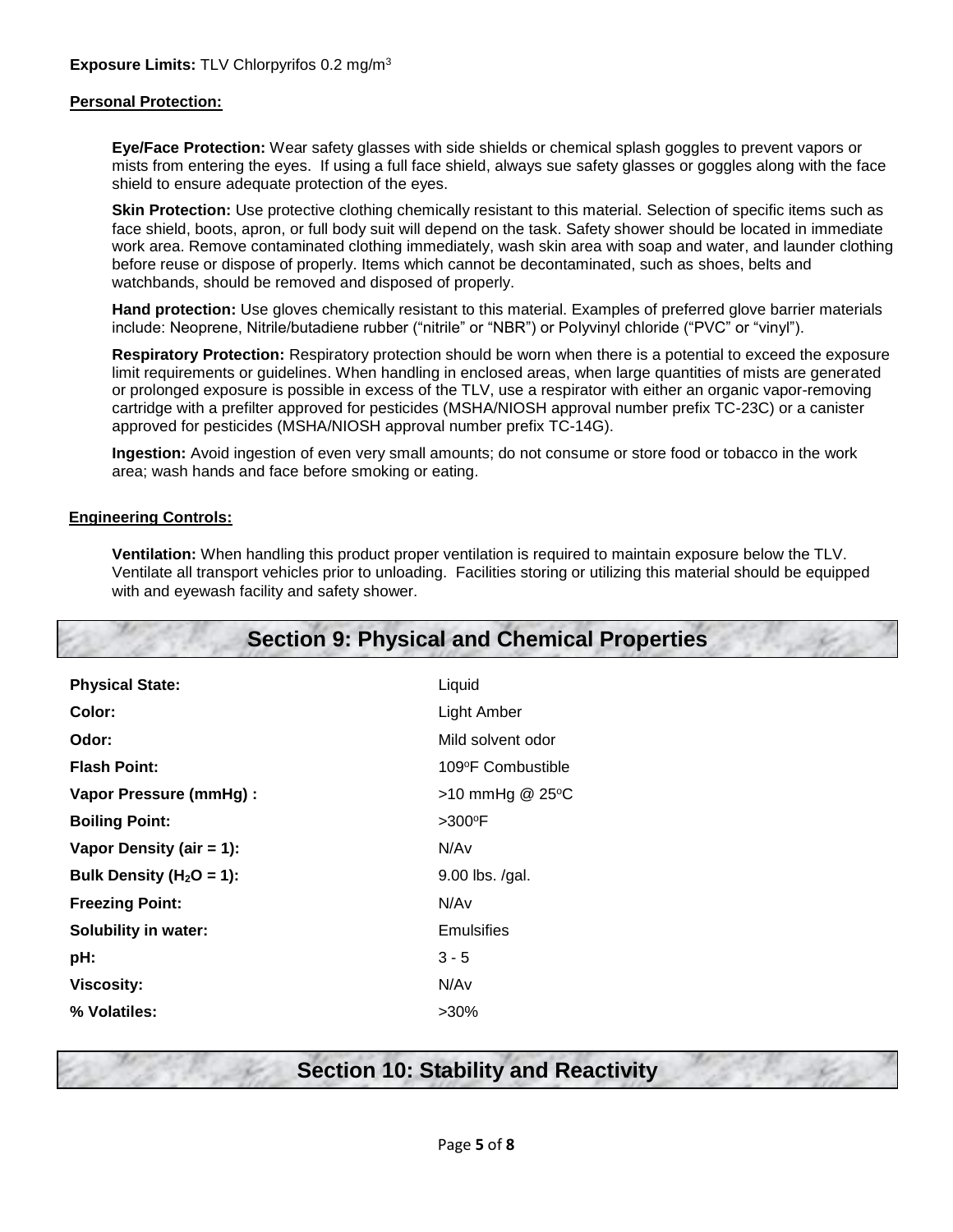| <b>Stability/Instability:</b>            | Avoid heating above $60^{\circ}C$ (100 $^{\circ}F$ ). Chlorpyrifos undergoes exothermic decomposition at<br>approximately 130°C (266°F), which can lead to higher temperatures and violent<br>decomposition if generated heat is not removed. |
|------------------------------------------|-----------------------------------------------------------------------------------------------------------------------------------------------------------------------------------------------------------------------------------------------|
| <b>Conditions to Avoid:</b>              | Keep this product away from heat, sparks, flame and other sources of iginition.                                                                                                                                                               |
| <b>Incompatible Materials:</b>           | Avoid contact with strong alkalais, amines and oxidizers.                                                                                                                                                                                     |
| Hazardous Polymerization: Will not occur |                                                                                                                                                                                                                                               |
| <b>Thermal Decomposition:</b>            | Decomposition products can include but are not limited to: Hydrogen chloride, ethyl<br>sulfide, diethyle sulfide and nitrogen oxides.                                                                                                         |

# **Section 11: Toxicological Information**

Data presented for technical Chlorpyrifos:

### **Acute Toxicity**

### **Ingestion:**

Oral LD50, (rat): 223 mg/kg

#### **Dermal:**

Dermal LD50, (rabbit): >5,000 mg/kg

#### **Inhalation:**

LC50, (rat):  $> 0.2$  mg/L

#### **Eye Irritation (rabbit):**

Slight irritation resolved within 24 hours

#### **Skin Irritation (rabbit):**

Mild irritation resolved within 7 days.

#### **Sensitization Skin:**

Non-sensitizer (Guinea Pig).

#### **Carcinogenicity:**

Not likely to be carcinogenic in humans.

#### **Teratogenicity, mutagenicity, and other reproductive effects**: None known

# **Section 12: Ecological Information**

#### **ENVIRONMENTAL FATE:**

 Very highly toxic to fish, highly toxic to daphnia, moderately to highly toxic to birds and serious hazard to honeybees.

#### **Persistence and Degradability:**

 Moderately persistent in soils degrading slowly through aerobic and anaerobic metabolism. Absorbs strongly to soil particles and is not readily soluble in water.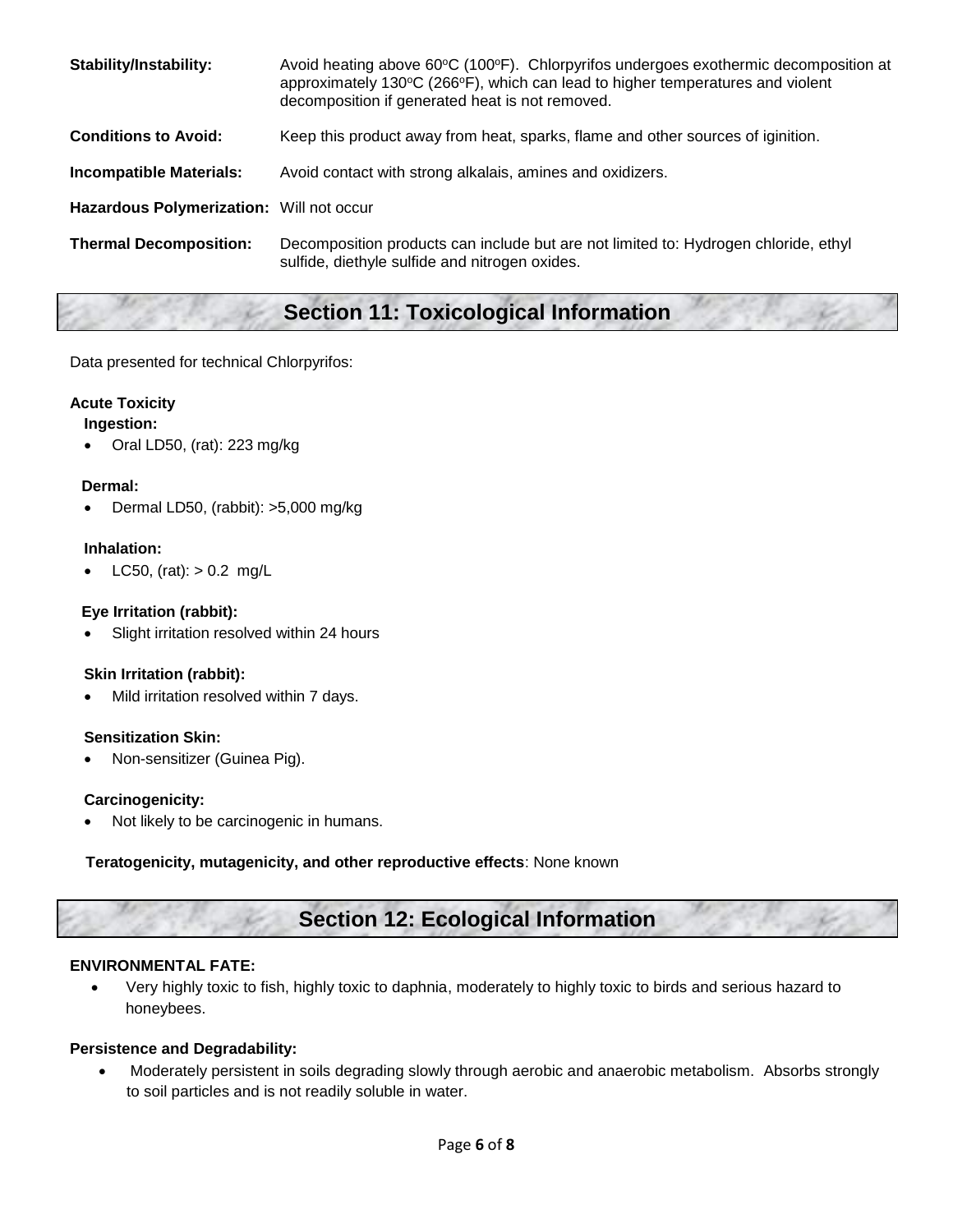### **Aquatic Toxicity:**

- Rainbow Trout: 96 hour LC50: (0.007 0.051 mg/L)
- Bluegill Sunfish: 96 hour LC50: (0.002 0.010 mg/L)
- Daphnia magna: 48 hour EC50: (1.7 µg/L)

#### **Bees:**

LD50: (oral: 360 ng/bee; contact: 70 ng/bee)

### **Bird Toxicity:**

- Mallard Duck: 8-day LC50: (180 ppm)
- Bobwhite Quail: 8-day LC50: (423 ppm)

## **Section 13: Disposal Considerations**

If wastes and/or containers cannot be disposed of according to the product label directions, disposal of this material must be in accordance with your local or area regulatory authorities. This information presented below only applies to the material as supplied. The identification based on characteristic(s) or listing may not apply if the material has been used or otherwise contaminated. It is the responsibility of the waste generator to determine the toxicity and physical properties of the material generated to determine the proper waste identification and disposal methods in compliance with applicable regulations. If the material as supplied becomes a waste, follow all applicable regional, national and local laws.

## **Section 14: Transport Information**

**DOT:** UN-3017, Organophosphorus Pesticide, Liquid, Toxic, Flammable, (Chlorpyrifos/Xylene), 6.1, (3), PG-III, RQ 1 lb., (Add "Marine Pollutant" for bulk vessel shipments.)

**IMDG:** Organophosphorus Pesticide, Liquid, Toxic, Flammable, (Chlorpyrifos/Xylene), 6.1, (3), PG-III, RQ 1 lb Marine Pollutant

**IATA:** UN-3017, RQ, Organophosphorus pesticide, liquid, toxic (chlorpyrifos), 6.1, PG III

This information is not intended to convey all specific regulatory or operational requirements/information relating to this product. Additional transportation system information can be obtained through an authorized sales or customer service representative. It is the responsibility of the transporting organization to follow all applicable laws, regulations and rules relating to the transportation of the material

# **Section 15: Regulatory Information**

**OSHA Hazard Communication Standard:**

- **This product is a "Hazardous Chemical" as defined by the OSHA Hazard Communication Standard, 29 CFR 1910.1200.**
- **EPA FIFRA INFORMATION**

**This chemical is a pesticide product registered by the United States Environmental Protection Agency and is subject to certain labeling requirements under federal pesticide law. These requirements differ from the classification criteria and hazard information required for safety data sheets (SDS), and for workplace labels of non-pesticide chemical. The hazard information required on the pesticide label is listed out below. The pesticide label also includes other important information, including directions for use.**